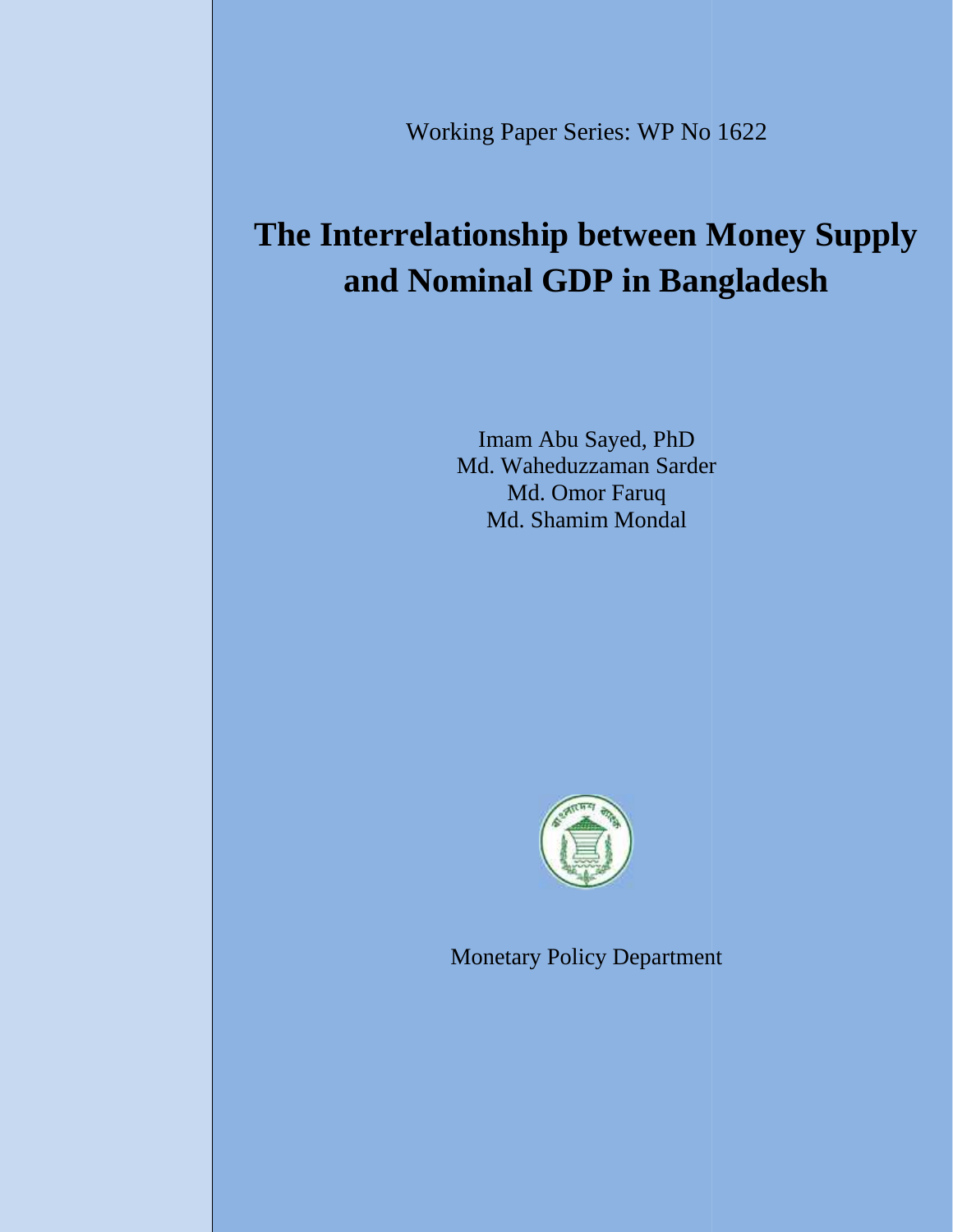# The Interrelationship between Money Supply and Nominal GDP in Bangladesh

Imam Abu Saved,  $PhD<sup>1</sup>$ Md. Waheduzzaman Sarder Md. Omor Faruq Md. Shamim Mondal

#### **Abstract**

The interrelationship between money supply (M2) and nominal GDP has been an area of investigation by monetary economists. Examining this relationship has been of crucial importance for an economy like Bangladesh where growth and inflation confront each other. This paper attempts to unveil this relationship through empirical exercises. Taking data from 1975 to 2013, this work finds M2 positively impacts nominal GDP. The Granger causality test suggests an unidirectional causality from M2 to GDP in a positive fashion. The error correction model is used to understand the short run dynamics of the long run relationship of M2 and nominal GDP. Autoregressive distributed lag (ARDL) models suggest money supply and nominal GDP are cointegrated. Short run and long run relationships have been analyzed in this paper to understand the relationship of GDP and M2. The analysis and inference of ARDL model will help formulate better monetary policy in Bangladesh for maintaining flexible inflation in order to achieve desired economic growth.

Key words: Macroeconomics, money supply (M2), monetary policy, econometrics and Model Construction and Estimation.

JEL classification: B22, E51, E52, C01and C51.

<sup>&</sup>lt;sup>1</sup> Authors are Deputy General Manager (Research), Joint Director (Research), Joint Director (Research) and Deputy Director (Research) of Monetary Policy Department (MPD) of Bangladesh Bank respectively. Views expressed in this paper are their own and do not necessarily reflect those of Bangladesh Bank. The authors are grateful to Biru Paksha Paul and Md. Akhtaruzzaman for their thoughtful contribution. Comments are most welcome to imam.sayed@bb.org.bd and waheduzzaman.sarder@bb.org.bd.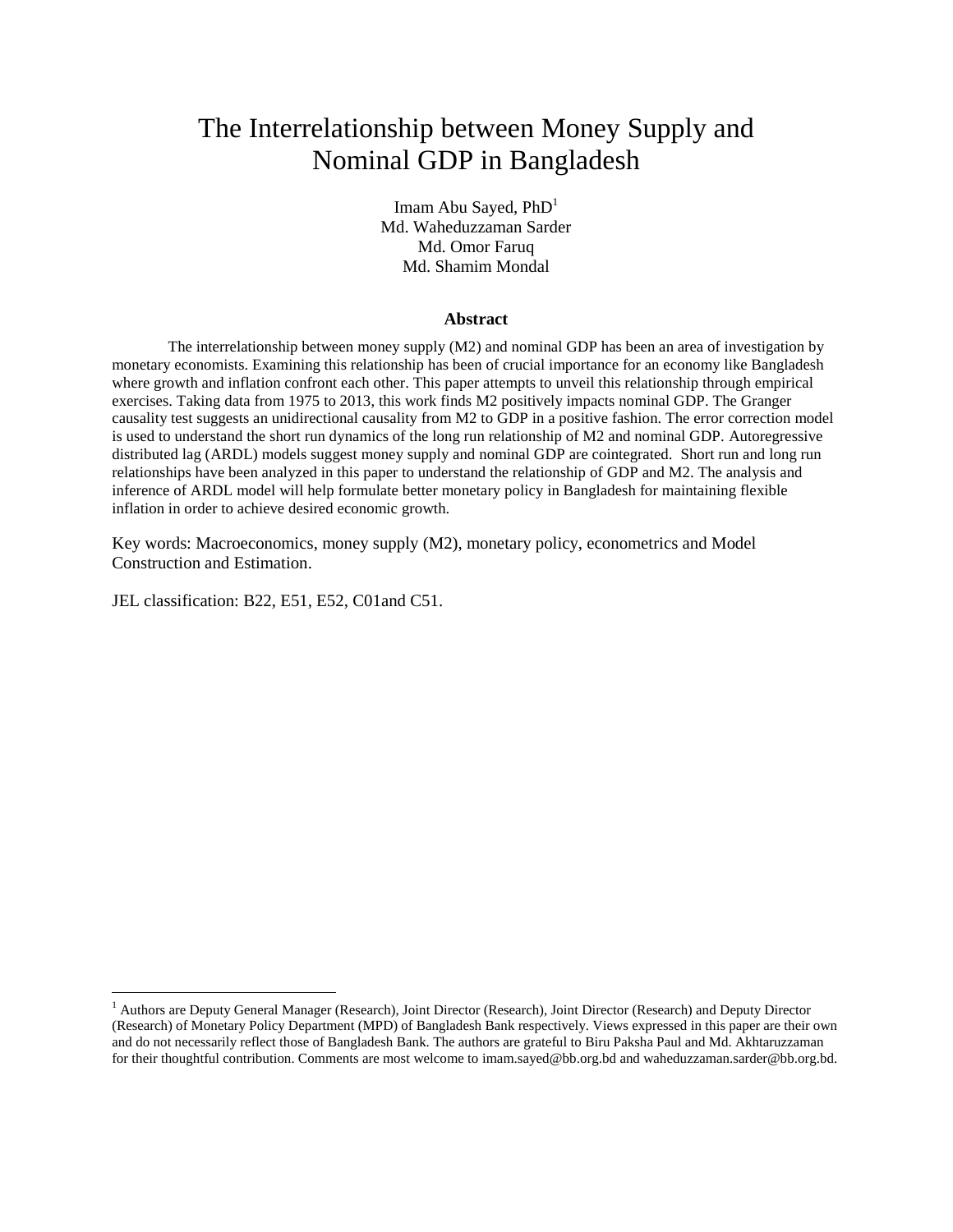#### **1.Introduction**

Causality between money supply and nominal GDP has emerged as a recurrent issue in recent decades. There is theoretical debate whether money supply can augment output. This study suggests that proper money supply is linked with nominal GDP growth. According to the quantity theory of money the money supply is positively related with GDP. This study has attempted to establish the causal relationship of the stipulated variables with the help of ARDL model as an analytical tool.

Econometric analysis with the help of ARDL model is pursued in this study to understand the causal relationship between money supply and nominal GDP.

#### **2.Literature Review**

Very few studies are found linking money supply and GDP in Bangladesh. No substantial study is made using appropriate econometric methodology taking into account the times series data. To fill-up the gap this study is conducted. Rahman (2009) uses the ARDL approach and examines the importance of exports, foreign direct investment, and remittances to GDP of South Asian countries. A number of studies attempts to use IIP as a proxy of GDP, which may be inappropriate for a country like Bangladesh pointed out by Dua (2001). The ARDL method is useful for small sample. Contrarily, the Johansen cointegration technique, mentioned by Johanson (1990) requires larger samples for the result appropriateness identified by Ghatak (2005).

The banking school suggests that money supply as an endogenous factor depends on business attribute. The demand for money is passively depend on money supply mentioned by Blanchard (2003). Sims (1972) has shown new and active arena of research on the empirical causal relationship between money and GDP. Khan (1990) suggests in Pakistan unidirectional causality prevail between money and GDP. Empirical evidence on Bangladesh linking money, prices income and interest rate is found by Chowdhury (1995). According to Biswas (1999) GDP and money supply are cointegrated in India. The empirical results show that money income are cointegrated in Bangladesh, implying that there is stable long run relationship between them elaborated by Hossain (2011). Granger causality test depend on monthly data ranging June 1974-December 1985 the article prepared by Jones (1988) were able to determine the causal link between money- GDP and money-inflation in case of Bangladesh. Depending on relationship of cointegration between money and GDP study conducted error correction estimates and established the presence of feedback between the two variables articulated by Abdullah (1996).

#### **3.Long run and Short run Relationship between money and nominal GDP**

#### **Model Specification:**

The broad money (M2) and nominal GDP data ranging 1975 to 2013 are used in our ARDL exercise. According to the quantity theory of money we know that  $MV=PY$ . Or,  $M=Y+P-(-V)$ . In developing country like Bangladesh the percentage change of income velocity of money (GDP/M2) over the year is negative. In our quantity theory of money if we assume velocity (V) is constant then nominal GDP (PY) is a function of money supply (M). In this study we have deployed ARDL approach to measure the short-run and long-run impact on GDP due to change in money supply.

$$
gdp = + M_2 + (1)
$$

Granger Causality Test:

Granger causality test is used to examine the causality between M2 and GDP. Based on this test, it's possible to determine the direction of causality between two variables.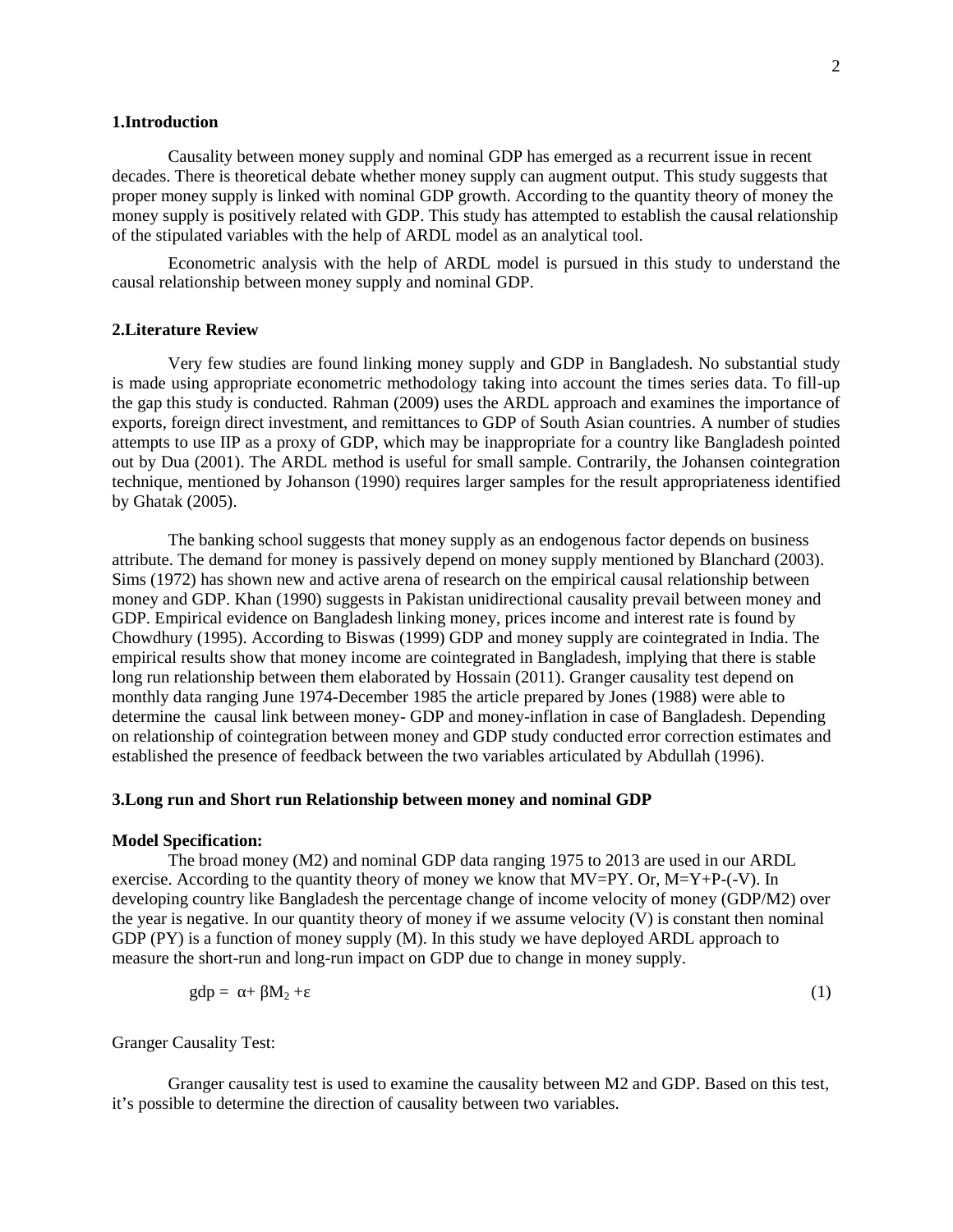#### Table-1: Granger Causality Test

| Null Hypothesis:                          | <b>F-Statistic</b> | Probability |
|-------------------------------------------|--------------------|-------------|
| M <sub>2</sub> does not Granger cause GDP | 3.196              | 0.054       |
| GDP does not Granger cause M2             | .128               | 0.336       |

Source: Statistics Department of BB and Bangladesh Bureau of Statistics (BBS).Year:2014

#### **4. The ARDL Bounds Test Approach**

It is generally used Error Correction Model (ECM) to estimate short run and long run elasticity in the presence of cointegation. But, Inder (1993) presents a comparison of different approaches to estimate long run economic relationships and concludes that Unrestricted Error Correction Models (UECM) give precise estimates and valid t tests even in the presence of endogenous variables.

A relatively recent alternative approach to cointegration analysis has been put forth in a series of studies by Pesaran and Pesaran (1997), Pesaran and Smith (1998) Pesaran and Shin (1999), and Pesaran et al. (2001). This approach employs ARDL procedure using the bounds test for cointegration analysis. This approach has been advocated to correct for the small sample bias (see Pesaran and Shin, 1999).

The ARDL ''Bounds test'' approach is based on the ordinary least square (OLS) estimation of a conditional unrestricted error correction model (UECM) for cointegration analysis developed by Pesaran et al. (2001). It is used here to test for the existence of a long run relationship as well as to make an estimation of long and short run coefficients for the study. From the ARDL we can derive a dynamic error correction model (ECM) following a simple linear transformation, where the ECM integrates short run dynamics with long run equilibrium without losing long run information.

The above specification in (1) is transformed into ARDL specification as in Pesaran et al. (2001):

$$
\Delta g dp_t = \beta_0 + \sum_{i=0}^{t-1} \beta_{1i} \Delta g dp_{t-i} + \sum_{i=0}^{t-1} \beta_{2i} \Delta m_{t-i} + \beta_3 g dp_{t-1} + \beta_4 m_{t-1} + \varepsilon_t \tag{2}
$$

**Controller Control** St

**Section 2.30** 

Where; shows the first differences of the variables. We then test for co-integration using the bounds test procedure. The bounds test is based on the Wald or F-Statistic and follows a non- standard distribution (Pesaran, 2001). The null hypothesis is: no co-integrating relationship among the variables. The null hypothesis of no co-integration is tested by using ARDL UECM in (1) without the difference lagged variables.

The ARDL restricted ECM model is defined as:

$$
gdp_t = \beta_0 + \sum_{i=0}^{t-1} \beta_{1i} \Delta gdp_{t-i} + \sum_{i=0}^{t-1} \beta_{2i} \Delta m_{t-i} + \gamma ecm_{t-1} + \varepsilon_t
$$
 (3)

The coefficients of the lagged difference variables provide the short run dynamics of the model converging to the equilibrium path while we expect to be  $\lt 0$  for it implies stability of the model. The coefficient of the *ecm* term signifies the speed of adjustment to equilibrium after a shock. The graphical relationship between M2 and GDP is shown in figure-1.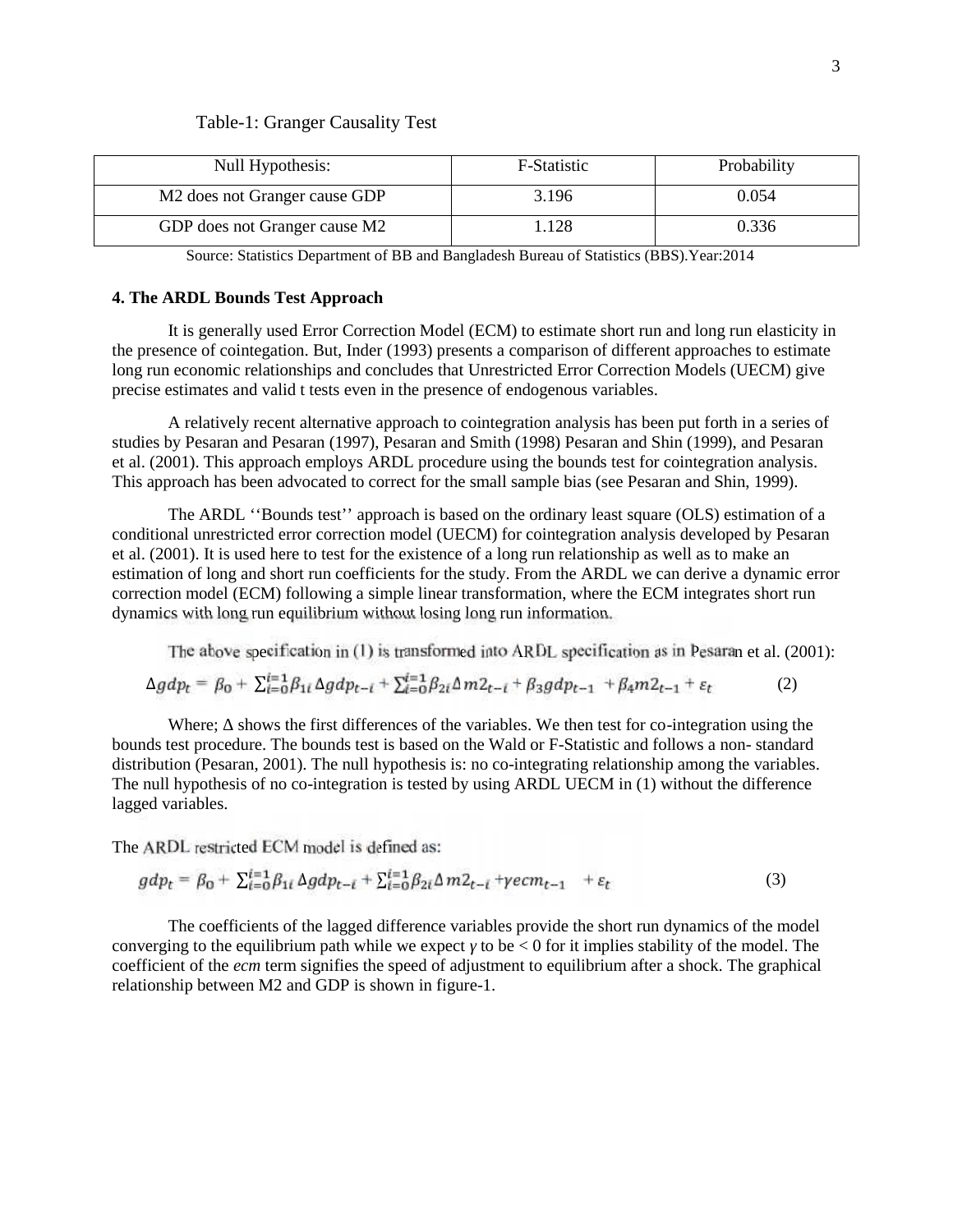

Figure-1: Graphical Presentation of M2 and GDP data

Source: Statistics Department of BB and Bangladesh Bureau of Statistics (BBS), 2014

## **5. Empirical Results and Analysis**

#### **Unit Root Test for Stationarity**

The choice of most appropriate unit root test is difficult in practice. Ender (1995) suggested that a safe choice is to use unit root test—the Augmented Dickey–Fuller (ADF) (1981) test. The Augmented Dickey-Fuller (ADF) test is widely applied for unit root tests. Therefore, to test stationarity, we conducted the widely used method of unit root tests—the ADF test—on the variables M2 and nominal GDP for Bangladesh. The unit root tests were performed at level and at first difference with the trend and intercept term. The optimum lag was selected by using the Akaike Information Criterion (AIC). A summary of the ADF unit root test result is presented in Table- 2.

| Table - 2: Augmented Dicky Fuller Test of Unit root |  |
|-----------------------------------------------------|--|
|-----------------------------------------------------|--|

| Variables | Model               | T-statistic     | Integration |
|-----------|---------------------|-----------------|-------------|
| GDP       | Trend and intercept | $-6.005[0.000]$ | I(0)        |
| Μ2        | Trend and intercept | $-5.499[0.000]$ | I(1)        |

Source: Statistics Department of BB and Bangladesh Bureau of Statistics (BBS), 2014

Table-2:Shows that GDP is I(0) and M2 is I(1), which is in a mixed form. None of variable is I(2).This suggest to perform ARDL Bound test approach (Pesaran, 2001).

#### **6. Model Selection Criterion**

The criterion for variables lag order selection is presented in the following graph. On the basis of the Akaike Information Criterion (AIC). the optimal lag length has been selected. According to the AIC, among the top 20 model our best model for this study is ARDL (3,2) model.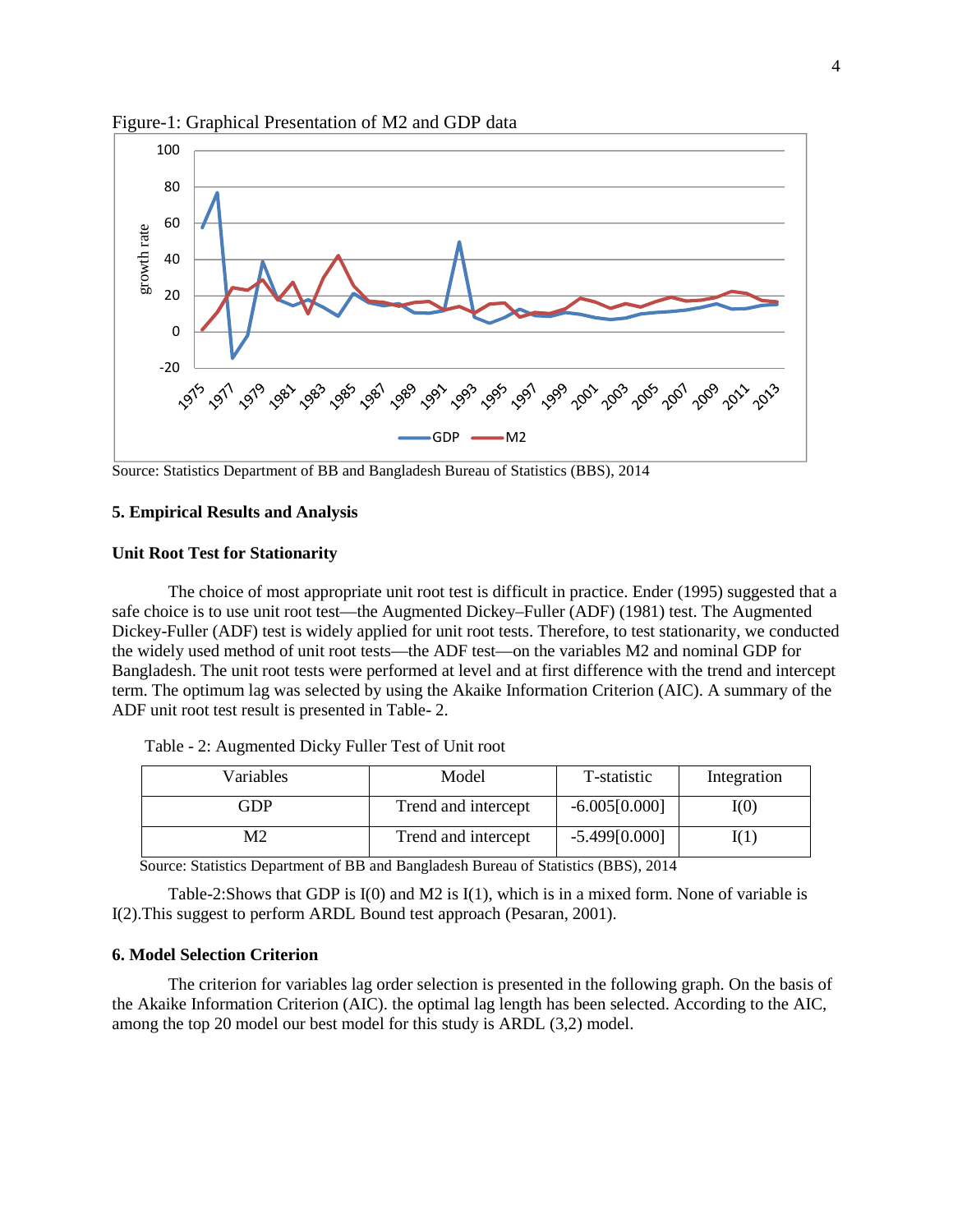Akaike Information Criteria



Source: Statistics Department of BB and Bangladesh Bureau of Statistics (BBS), 2014

### **Results of the ARDL Bounds Tests:**

In order to determine the presence of a long run relationship between the variables M2 and nominal GDP the bounds test is conducted. The result of Bounds test is presented in Table-3.

It is evident from Table-3 that the computed F-statistic based on Wald test is 6.045 which exceeded the all upper bounds value. As the co-integration exists among the variables used in the model, therefore, the result presented for the long run are reliable.

| $F-statistic = 6.045$ |                   |                          |  |  |
|-----------------------|-------------------|--------------------------|--|--|
| Level of Significance | Lower Bound Value | <b>Upper Bound Value</b> |  |  |
| 10%                   | 3.02              | 3.51                     |  |  |
| 5%                    | 3.62              | 4.16                     |  |  |
| 2.5%                  | 4.18              | 4.79                     |  |  |
| $\frac{1}{2}$ %       | 4.94              | 5.58                     |  |  |

Table-3: Bounds Test Result

Source: Statistics Department of BB and Bangladesh Bureau of Statistics (BBS), 2014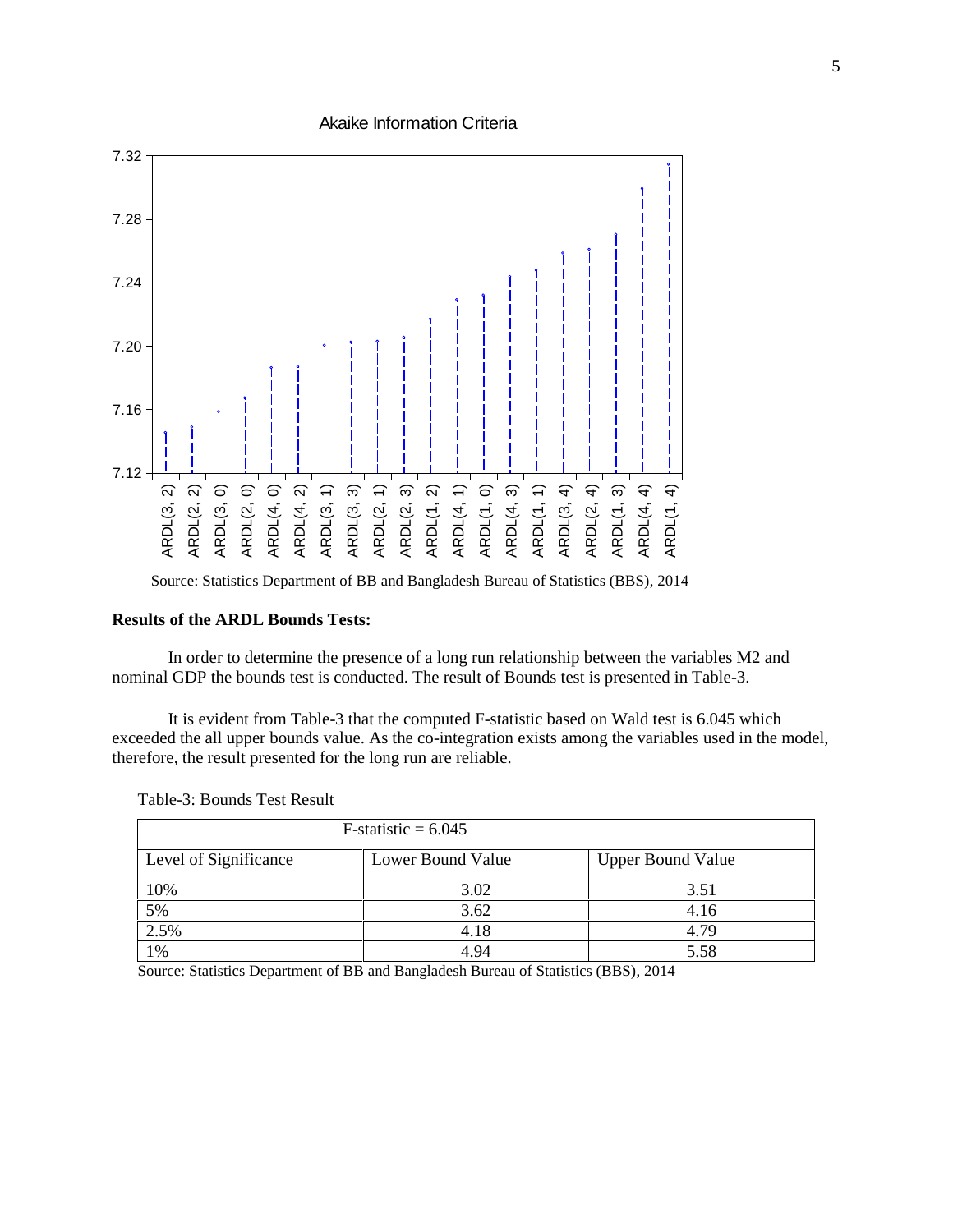Table-4: Long Run Estimation

| Dependent Variable: GDP |             |          |                                                                                   |         |  |  |
|-------------------------|-------------|----------|-----------------------------------------------------------------------------------|---------|--|--|
| Variables Name          | Coefficient | T-Ratio  | Std. Error                                                                        | P-Value |  |  |
| М2                      | 0.401936    | 0.233080 | .724457                                                                           | 0.0953  |  |  |
|                         | 6.238098    | 4.324278 | 1.442576                                                                          | 0.1599  |  |  |
|                         |             |          | Course Statistics Department of DD and Depaladesh Dursey of Statistics (DDS) 2014 |         |  |  |

Source: Statistics Department of BB and Bangladesh Bureau of Statistics (BBS), 2014

| Table-5: Short Run Estimation and ECM |  |  |
|---------------------------------------|--|--|
|---------------------------------------|--|--|

| Variables Name                           | Coefficient | T-Ratio  | Std. Error  | P-Value |
|------------------------------------------|-------------|----------|-------------|---------|
| $D(GDP(-1))$                             | 0.133802    | 0.142892 | 0.936381    | 0.3568  |
| $D(GDP(-2))$                             | $-0.127510$ | 0.100318 | $-1.271051$ | 0.2138  |
| D(M2)                                    | 0.061721    | 0.228660 | 0.269926    | 0.7891  |
| $D(M2(-1))$                              | $-0.428651$ | 0.220000 | $-1.948417$ | 0.0611  |
| $CointEq(-1)$                            | $-1.144009$ | 0.275178 | $-4.157337$ | 0.0003  |
| Cointeq = GDP - $(0.4019 * M2 + 6.2381)$ |             |          |             |         |
|                                          |             |          |             |         |

Source: Statistics Department of BB and Bangladesh Bureau of Statistics (BBS), 2014

According to the AIC an ARDL (3,2) model is selected in this study. Long-run and short run estimated coefficient of ARDL is presented in Table 4 and Table 5. The estimated coefficient of GDP is 0.40, which is significant at 10% level. GDP coefficient suggests that nominal GDP rises by 40 basis point due to 1 unit change in M2. The error correction term is -1.14 and significant at 1% level, which implies that disequilibrium in long-run equilibrium, is adjusted to steady path if there is shock in the system.

#### **Autocorrelation Diagnostic checking**

Breusch-Godfrey Serial Correlation LM test and unit root of the model residuals are examined to see if there is any autocorrelation. The LM test is performed at different lags which are given below:-

| Lag | LM F-statistic | P-value |
|-----|----------------|---------|
|     | 0.273          | 0.605   |
|     | 0.224          | 0.801   |

The F statistic value of LM test up to lag 2 is insignificant at 5% level of significance, suggesting there is no autocorrelation in the model residuals.

Correlogram Q-staitstics up to 16 lags shows that none of the statistics is significant. This result also conform to the findings from Breusch-Godfrey Serial Correlation LM test that there is no serial correlation in the residuals. The plots and Q-statistics probabilities upto 16 lags are given in Annexure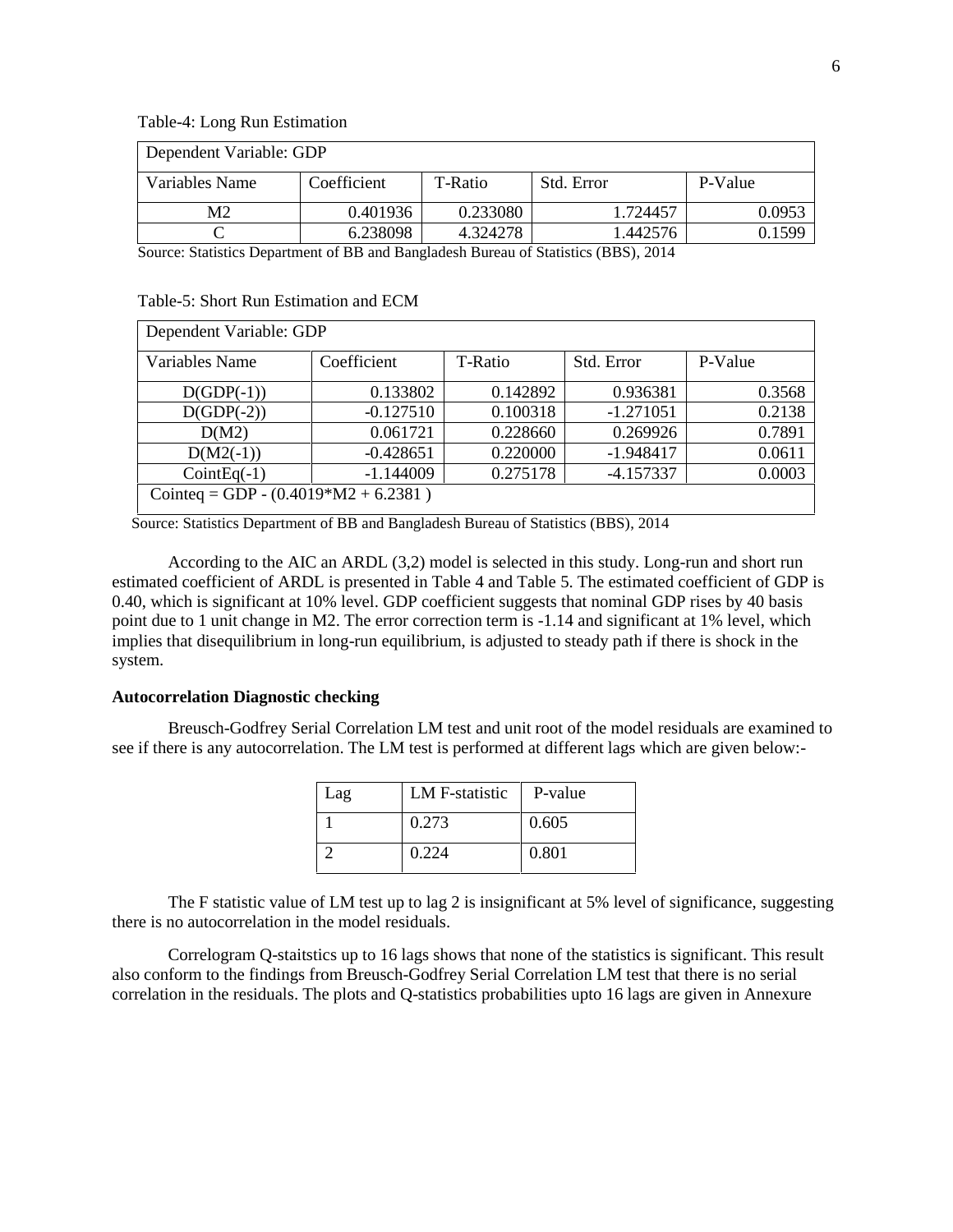#### **Heteroskedasticity Test**

It is likely that time series data shows variability over time that is residuals can be heteroskedastic. So, Autoregressive Conditional Heteroskedasticity (ARCH) test is used to see whether the conditional variances of errors identical or varying across time. The following table gives the result of ARCH test for heteroskedasticity.

| -ag | Chi-Square value | p-value |
|-----|------------------|---------|
|     | 0.065            | 0.799   |

The above results shows that the probability values of chi-square for selected lag are greater than 5% level of significance, which suggests the null hypothesis that there is no ARCH up to the order specified by the lag cannot be rejected.

#### **Model Specification Test**

The model specified in this study is correctly formed according to Ramsey RESET (Regression Specific Error Test) test which is a general test to check the correctness of the specification of the model. The results of Ramsey RESET test is furnished in the following manner:

| <b>Omitted variables</b> | F statistic | p-value |
|--------------------------|-------------|---------|
| Squares of regressors    | 0.306       | 0.585   |

The p values of F statistic indicates the null hypothesis that the coefficients of omitted variables (squares of fitted regressors) is zero cannot be rejected at 5% level of significance. It means that the model without any quadratic terms of specified regressors is a good fit.

#### **Stability Test**

Cumulative sum (CUSUM) test has been examined to test the stability of long run coefficient. The result obtained is given in the following figure-2:

Figure-2: Stability test of coefficient



Source: Statistics Department and Bangladesh Bureau of Statistics (BBS), 2014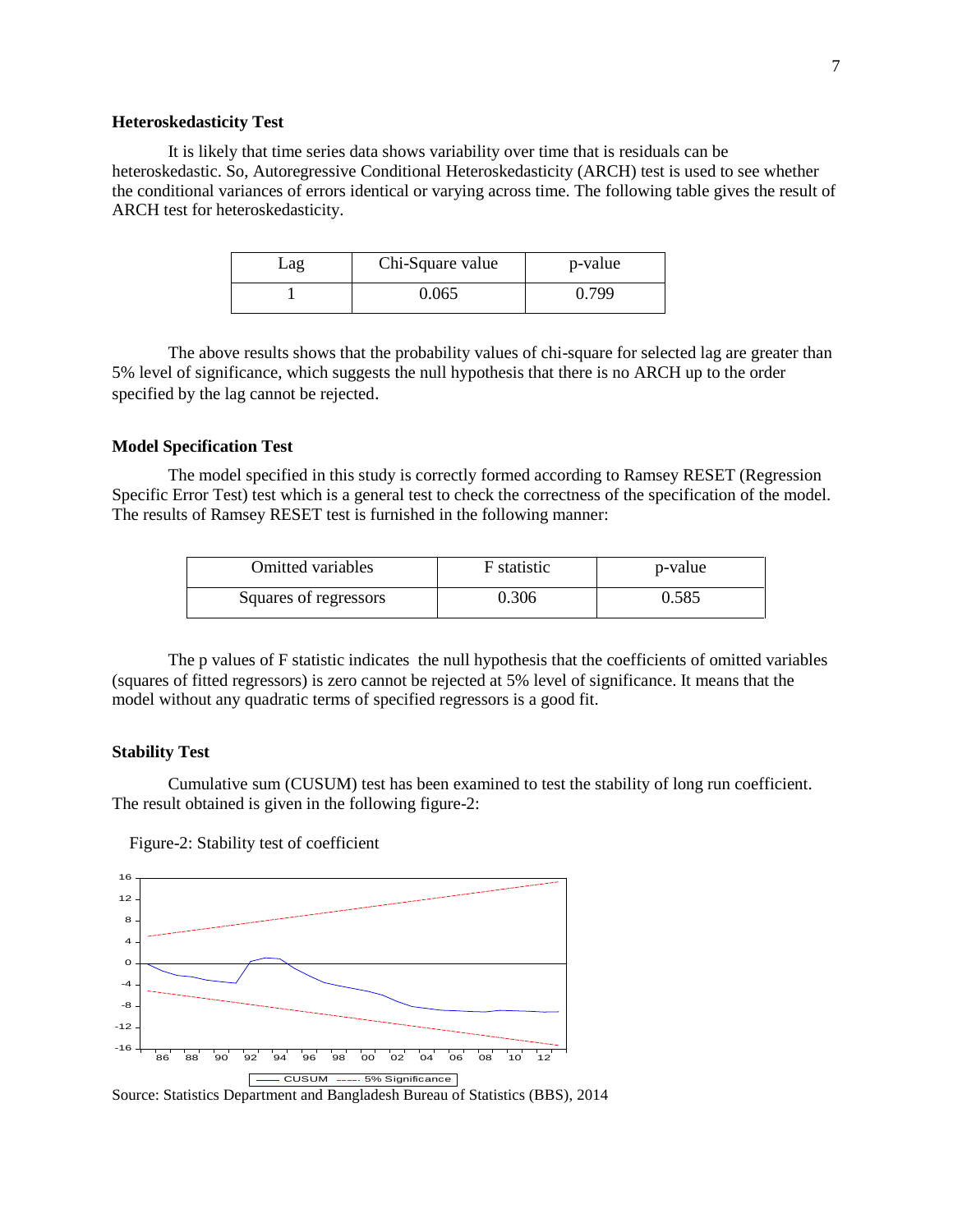It can be seen from the above Figure that the plot of CUSUM stays within the critical 5% bounds which confirms the stability of coefficient in the long run.

# **7. Conclusion**

This article has attempted to understand the causal relationship between broad money (M2) and nominal GDP of Bangladesh. The short run and long run relationship of money and nominal GDP is articulated lucidly in this paper. The outcome of the study will help the policy maker to take agenda relation to improvement of GDP due to variation of money supply approach. The expansionary, contractionary and accommodative money supply has role to improve the growth of the country, as money supply and nominal GDP is cointegrated. This study supports the earlier study on money and GDP.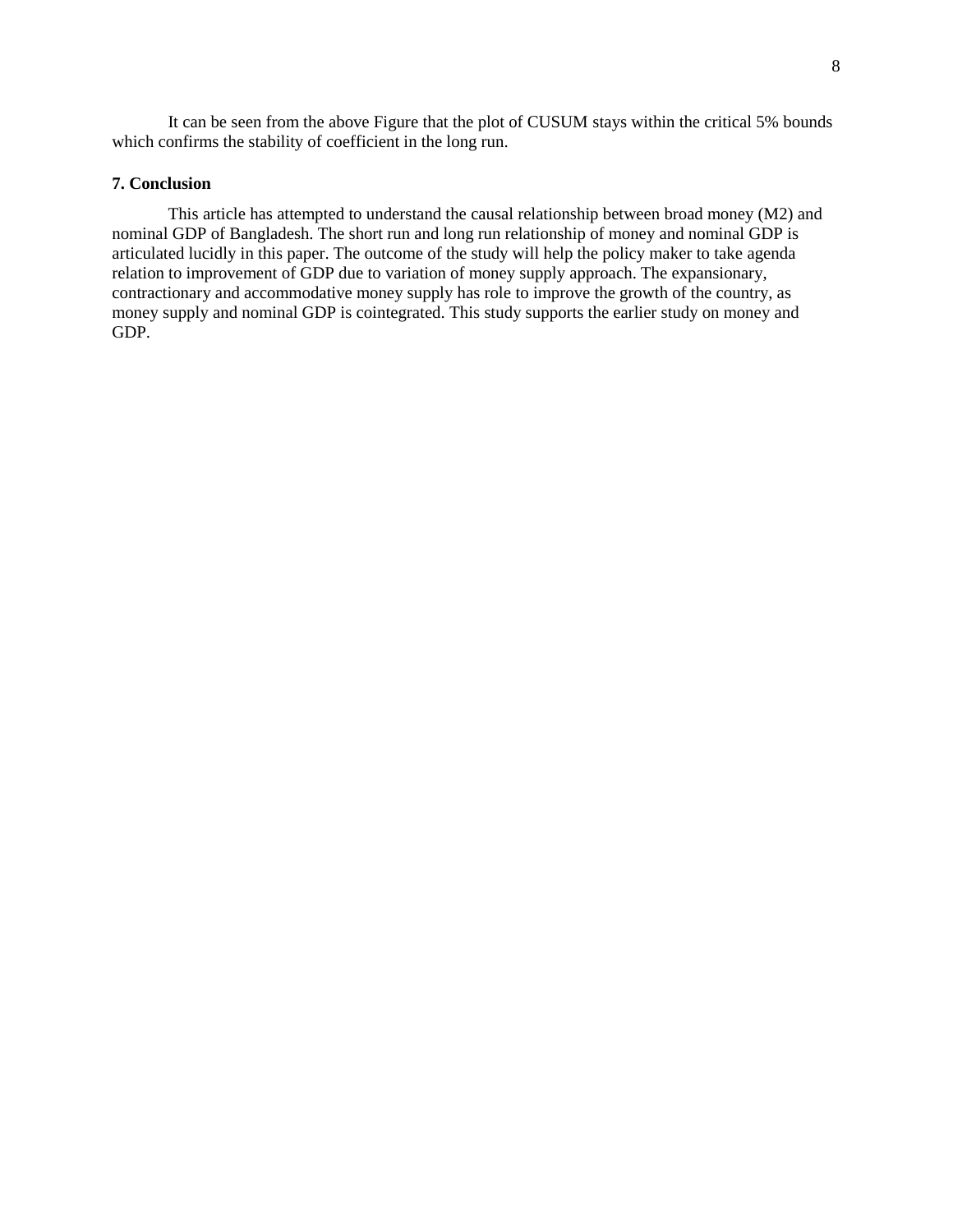#### **References**

- Abdullah, A., Zubaidi and Yusop, Z. (1996). "Money, Inflation and Causality: The Case of Malaysia (1970-92)." *The Asian Economic Review*, XXXVIII: pp.44-51.
- Biswas, B. and Saunders, J. P. (1999). "Money-Income Causality: A Vector Error Correctio Analysis." *The Indian Economic Journal*, 46(1).
- Blanchard, O. D. Johnson and Melino, A. (2003). "*Macroeconomics", 2nd edition*. Prentice Hall, Toronto.
- Chowdhury, A. R. and Wahid, A.N.M (1995). "Monetary Policy, Output and Inflation in Bangladesh: A Dynamic Analysis." *Applied Econometric Letters*, 2(3).
- Dua, P. and Banerji, A. (2001). "An indicator approach to business and growth rate cycles: The case of India*,*" *Indian Economic Review*, vol. 36, no.1, pp.55-78.
- Ghatak, S. and Siddiki, J (2005)."The use of ARDL approach in estimating virtual exchange rate in India. "*Journal of Applied Statistics*, vol. 37, no. 17, pp.1979-1990.
- Inder, B. (1993). "Estimating Long run relationship in economics: A comparison of different approaches," *Journal of Econometrics*, 57, 53-68.
- Johanson, S. and Juselius, K. (1990)."Maximum likelihood estimation and inference on cointegration with application to the demand for money," *Oxford Bulletin of Economics and Statistics*, vol. 52, pp.169-209.
- Jones, J.D. and Sattar, Z. (1988). "Money Inflation Output and Causality: The Bangladesh Case 1974-1985." *The Bangladesh Development Studies*, 16(1).
- Khan,A. and Siddiqui, A. (1990). Money Prices and Economic Activity in Pakistan: A test of Causal Relation." *Pakistan Economic and Social Review*, pp.121-136.
- Pesaran, M.H., and Pesaran, B (1997). "Working with Microfit 4.0: Interactive Econometric Analysis," *Oxford University Press.*
- Pesaran, M. H., & Smith, (1998). Structural analysis of cointegration VARS. *Journal of Economic Surveys, 12(5), 471–505.*
- Pesaran, M. H, and Shin, Y. (1999). "An autoregressive distributed lag modelling approach to cointegration analysis," *Cambridge University Press*, Ch.11.
- Pesaran, H., Y. Shin., and Smith, R. J. (2001). "Bounds Testing Approaches to the Analysis of Level Relationships," *Journal of Applied Econometrics*, 16, 289-326.
- Pesaran, M. H., Shin, Y., & Smith, R. J. (2001). Bound testing approaches to the analysis of level relationships. *Journal of Applied Econometrics, 16, 289–326.*
- Rahman, M. (2009). "Contribution of Exports, FDI, and expatriates' remittances to real GDP of Bangladesh, India, Pakistan and Sri Lanka," *Southwestern Economic Review*, vol. 36, pp, 141- 153.
- Sims, A.C. "Money Income and Causality, (1972)." *The American Economic Review*, 62.